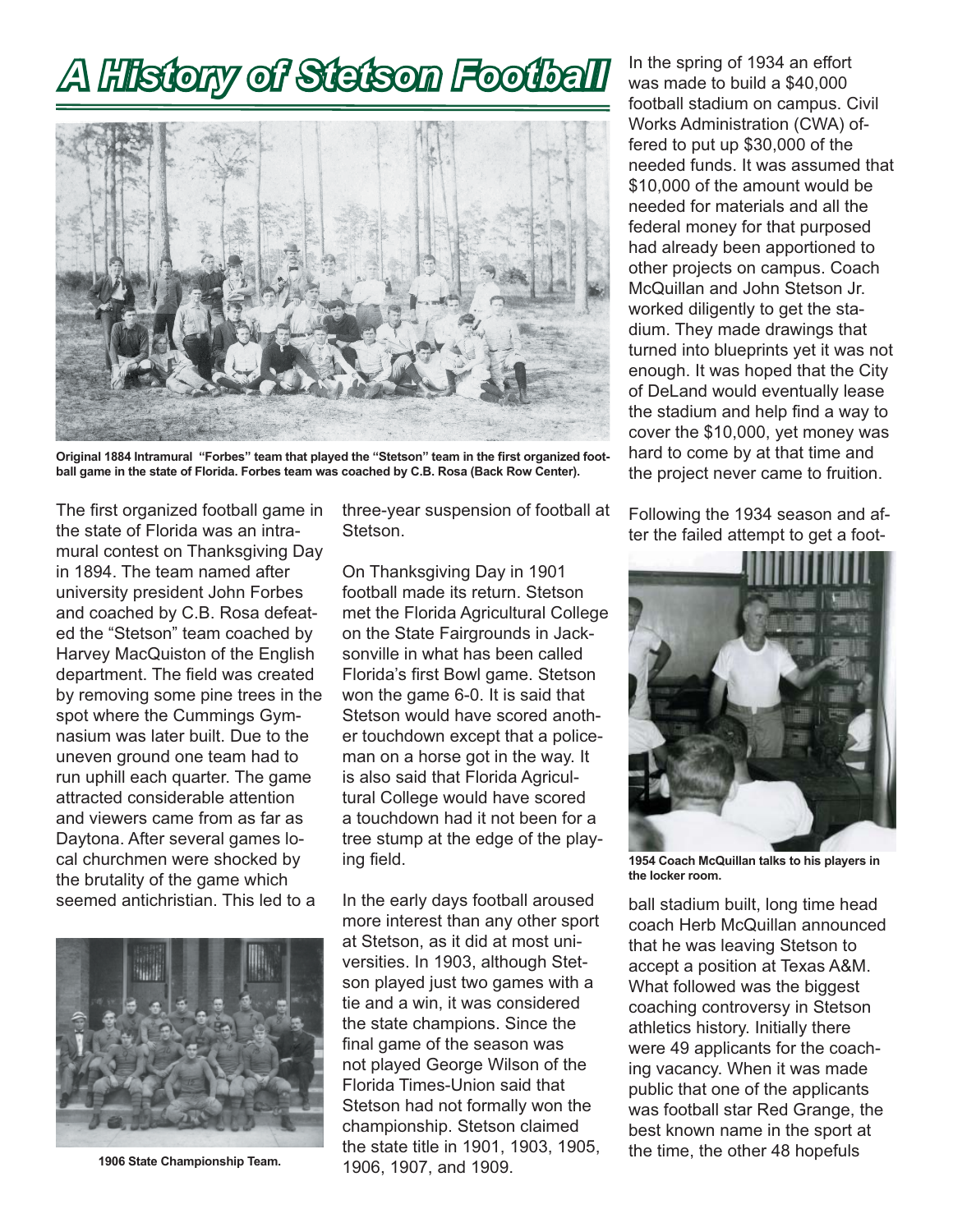

**Coach Warren C. Brady Cowell**

faded away. At first it seemed that President Allen wanted Grange, yet when it became clear Grange would accept the position, Allen decided that his hiring would put too much stress on athletics, commercialize the University, and draw the school away from its intended purpose and mission. He feared it would impair the relationship between Stetson and the Baptist constituency. The uproar that followed included an unofficial poll by students who voted 100-1 in favor of hiring Grange. Locals and alumni vigorously supported the students' effort, yet President Allen stood firm and Red Grange never came to DeLand.

The bad news was that Grange did not become Stetson's next head coach. The good news was that Brady Cowell filled the opening. Cowell was one of the most beloved coaches ever to work at Stetson. He headed up the football program for nine seasons between 1935 and 1948. One of the biggest victories in program history came on Cowell's watch in 1938. Stetson had played the University of Florida just eight times since 1912 and had fallen behind in enrollment, as well as in football. Stetson trav-<br>**1956 Team, the last to play football at Stetson.** 

eled to Gainesville, outplayed the Gators and brought home a 16-14 win. When Stetson's excited supporters returned to DeLand they went straight to President Allen's home and awoke him so he could join in the celebration which he did going as far as lighting the celebratory bonfire.

Following the Florida victory another movement started to build a football stadium in DeLand. This time the project was estimated at approximately \$100,000. The City of DeLand was to contribute \$26,000 and the 6,000 seat venue was to be completed in 1941. Late in the process however, President Allen announced that Stetson, for financial reasons, would cease to participate in intercollegiate sports. Due to finances, as well as World War II the football program was in hiatus from 1941 through 1945. After the war President Allen had football resumed at Stetson.

The last notably successful season for the Stetson football team came in 1951. Head Coach Joe McMullen led the Hatters to an 8-1-2 overall record and a 35-20 victory over Arkansas State in the seasonending Tangerine Bowl. The only blemish on the record that season came at the hands of the Florida



**President William Allen (1934-1947)**

State Seminoles by a score of 13- 10.

The end of football at Stetson came to pass following the 1956 season. The times, as well as students at Stetson had changed. They were still interested in athletics, but not nearly as much as in years past. It was felt that football had to be given up. Most of the schools Stetson had played in the past had abandoned their football programs and the larger schools like Florida had grown large and were too strong to compete against. In Stetson's final season of 1956 other than homecoming no more than 60 reserved seats were sold to the general public. In a January 22, 1957 meeting of trustees the football program was terminated at Stetson.

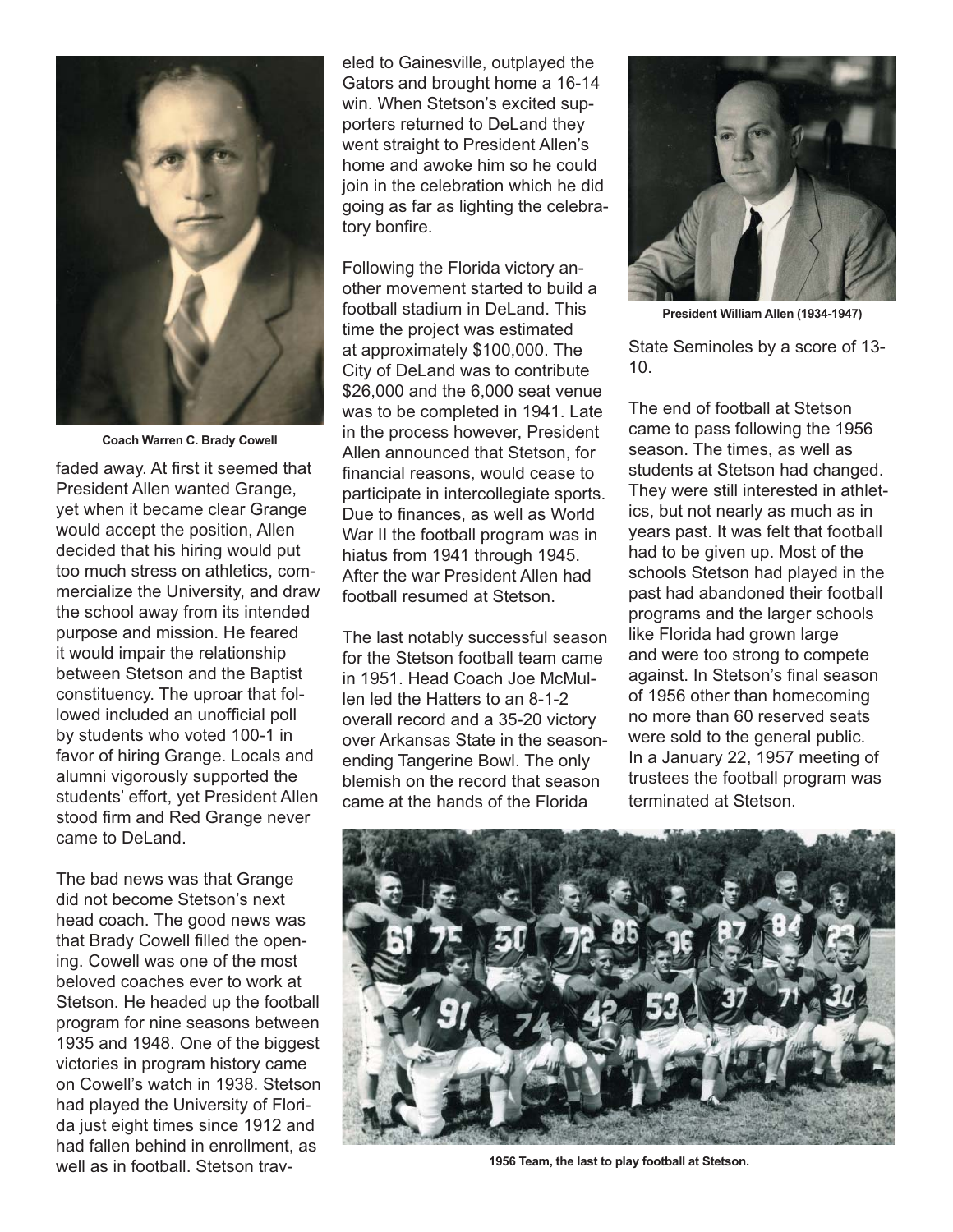## *Stetson Football Through the Years*

| <b>Opponent</b>              | 1901 (1-0-0) Coach C. Seaton Fleming | <b>Result</b> | Score    |
|------------------------------|--------------------------------------|---------------|----------|
| Florida Agricultural College |                                      | W             | 6-0      |
| <b>Opponent</b>              | 1902 (2-1-1) Coach C. Seaton Fleming | <b>Result</b> | Score    |
| Florida Agricultural College |                                      | т             | $0-0$    |
| Florida Agricultural College |                                      | W             | $22 - 5$ |
| East Florida Seminary        |                                      | L.            | $6 - 11$ |
| East Florida Seminary        |                                      | W             | $2 - 0$  |
| <b>Opponent</b>              | 1903 (1-0-1) Coach C. Seaton Fleming | <b>Result</b> | Score    |
| Florida Agricultural College |                                      | W             | $6-5$    |
| Florida State College        |                                      | т             | $5 - 5$  |
| <b>Opponent</b>              | 1904 (2-2-0) Coach Litchfield Colton | <b>Result</b> | Score    |
| East Florida Seminary        |                                      | W             | $16 - 0$ |
| East Florida Seminary        |                                      | W             | $21 - 0$ |
| Jacksonville Light Infantry  |                                      | L.            | $0 - 6$  |
| Florida State College        |                                      | L             | $6 - 18$ |
| <b>Opponent</b>              | 1905 (4-0-1) Coach Litchfield Colton | <b>Result</b> | Score    |
| <b>Rollins College</b>       |                                      | W             | $28-0$   |
| <b>Rollins College</b>       |                                      | W             | $39-0$   |
| Jacksonville Light Infantry  |                                      | T             | $0-0$    |
| Jacksonville Light Infantry  |                                      | W             | $12 - 0$ |
| Tampa                        |                                      | W             | $16 - 0$ |
| <b>Opponent</b>              | 1906 (3-1-0) Coach Litchfield Colton | <b>Result</b> | Score    |
| Soldiers                     |                                      | W             | $53-0$   |
| <b>Rollins College</b>       |                                      | W             | $15 - 0$ |
| <b>Rollins College</b>       |                                      | W             | $2 - 0$  |
| Savannah                     |                                      | L             | $0 - 39$ |
| <b>Opponent</b>              | 1907 (2-0-0) Coach Litchfield Colton | <b>Result</b> | Score    |
| <b>Rollins College</b>       |                                      | W             | $6-0$    |
| Rollins College              |                                      | W             | $4 - 0$  |
| <b>Opponent</b>              | 1908 (0-1-1) Coach Litchfield Colton | <b>Result</b> | Score    |
| Florida                      |                                      | L             | 5-6      |
| Florida                      |                                      | Т             | 0-0      |
| <b>Opponent</b>              | 1909 (3-0-1) Coach Litchfield Colton | <b>Result</b> | Score    |
| Florida                      |                                      | W             | 26-0     |
| Olympics                     |                                      | W             | $10 - 0$ |
| Olympics                     |                                      | W             | $14 - 0$ |
| Florida                      |                                      | т             | 5-5      |
| <b>Opponent</b>              | 1910 (3-0-0) Coach Litchfield Colton | <b>Result</b> | Score    |
| Columbia                     |                                      | W             | $10 - 0$ |
| Olympics                     |                                      | W             | 34-0     |
| Orlando                      |                                      | W             | $6-0$    |
| <b>Opponent</b>              | 1911 (0-2-0) Coach Litchfield Colton | <b>Result</b> | Score    |
| Florida                      |                                      | L             | $0 - 27$ |
| Orlando                      |                                      | L             | 5-6      |
| <b>Opponent</b>              | 1912 (5-2-0) Coach Litchfield Colton | <b>Result</b> | Score    |
| Southern                     |                                      | W             | 71-0     |
| College of Charleston        |                                      | W             | $87-0$   |
| R.M.I                        |                                      | W             | $26-3$   |
| Mercer                       |                                      | L             | 5-6      |
| Florida                      |                                      | L             | 7-23     |
| Davidson                     |                                      | W             | $21 - 6$ |

Davidson W 21-6<br>Georgia Military Institute W 19-7

Georgia Military Institute

| 1913 (2-0-0) Coach Litchfield Colton<br><b>Opponent</b><br>Maryville<br>Mercer                                                                                                                            | <b>Result</b><br>W<br>W                               | Score<br>$13 - 3$<br>$13-6$                                                                     |
|-----------------------------------------------------------------------------------------------------------------------------------------------------------------------------------------------------------|-------------------------------------------------------|-------------------------------------------------------------------------------------------------|
| 1914 (1-4-0) Coach Litchfield Colton<br><b>Opponent</b><br>King College of Tennessee<br>Southern<br>Georgia Military Institute<br>Mercer<br>Southern                                                      | <b>Result</b><br>L<br>L<br>W<br>L<br>L                | Score<br>$0 - 7$<br>$0 - 7$<br>$6-0$<br>$0 - 47$<br>$0 - 21$                                    |
| 1915 No Team                                                                                                                                                                                              |                                                       |                                                                                                 |
| 1916 (3-1-0) Coach Litchfield Colton<br><b>Opponent</b><br><b>Rollins College</b><br><b>Rollins College</b><br>Southern<br>Southern                                                                       | <b>Result</b><br>W<br>W<br>W<br>L                     | Score<br>$34-0$<br>$48 - 0$<br>$8 - 6$<br>$7 - 13$                                              |
| 1917 No Team because of War                                                                                                                                                                               |                                                       |                                                                                                 |
| 1918 No Team because of War                                                                                                                                                                               |                                                       |                                                                                                 |
| 1919 (4-4-0) Coach Litchfield Colton<br><b>Opponent</b><br>Florida Military Academy<br><b>Winter Park</b><br>Arcadia Flyers<br>Southern<br>Rollins College<br>Florida<br>Southern<br>University of Havana | <b>Result</b><br>W<br>W<br>W<br>L<br>W<br>L<br>L<br>L | Score<br>$31-0$<br>$12 - 0$<br>$18-6$<br>$0 - 19$<br>$32-0$<br>$0 - 64$<br>$12 - 25$<br>$0 - 6$ |
| 1920 (2-4-0) Coach H. T. (Pug) Allen<br><b>Opponent</b><br>Jacksonville American Legion W<br>Southern<br>Southern<br>Mercer<br>Florida<br>Florida                                                         | <b>Result</b><br>L<br>W<br>L<br>L<br>L                | Score<br>$7-0$<br>$0 - 14$<br>$20 - 7$<br>$6 - 21$<br>$0 - 26$<br>$0 - 20$                      |
| 1921 (1-4-0) Coach H. T. (Pug) Allen<br><b>Opponent</b><br>Rollins College<br>Mercer<br>Oglethorpe<br><b>Bartow Aviators</b><br>Orlando American Legion                                                   | Result<br>L<br>L<br>L<br>L<br>W                       | Score<br>0-13<br>0-41<br>$0 - 41$<br>$0 - 19$<br>$25-0$                                         |
| 1922 (4-2-0) Coach H. T. (Pug) Allen<br><b>Opponent</b><br>Southern<br>Palatka<br>Fort Lauderdale<br>Tampa Legion<br>Southern<br>Rollins College                                                          | Result<br>W<br>W<br>W<br>L<br>W<br>L                  | Score<br>$52-0$<br>45-0<br>$53-0$<br>0-16<br>$35-0$<br>$0 - 25$                                 |
| 1923 (5-2-0) Coach Herb McQuillan<br><b>Opponent</b><br>Springfield A.C.<br>Southern<br>St. Augustine<br>Southern<br>Florida<br>Seabreeze                                                                 | <b>Result</b><br>W<br>Г<br>W<br>W<br>L<br>W           | Score<br>$33-0$<br>13-14<br>53-0<br>27-6<br>0-26<br>44-0                                        |

Seabreeze W 44-0<br>Rollins College W 15-7

Rollins College

| 1924 (6-0-0) Coach Herb McQuillan<br><b>Opponent</b><br>Pensacola Flyers<br>Piedmont<br>Louisiana<br>Newberry<br>South Georgia Teachers<br><b>Cumberland University</b>                                | <b>Result</b><br>W<br>W<br>W<br>W<br>W<br>W                | <b>Score</b><br>$16 - 0$<br>$43 - 0$<br>$32-0$<br>$26 - 2$<br>$46 - 6$<br>$32 - 13$                    |
|--------------------------------------------------------------------------------------------------------------------------------------------------------------------------------------------------------|------------------------------------------------------------|--------------------------------------------------------------------------------------------------------|
| 1925 (6-2-1) Coach Herb McQuillan<br><b>Opponent</b><br>Camp Benning<br>Palmer<br>Norman<br>Georgia A & M<br><b>Spring Hill</b><br>Carson-Newman<br>Newberry<br><b>Tennessee State</b><br>Daytona A.C. | <b>Result</b><br>L<br>W<br>W<br>W<br>W<br>Τ<br>L<br>W<br>W | Score<br>$0 - 51$<br>$34-13$<br>$16 - 0$<br>$18-0$<br>$6 - 5$<br>0-0<br>$0 - 20$<br>$10 - 0$<br>$26-0$ |
| 1926 (5-1-1) Coach Herb McQuillan<br><b>Opponent</b><br>Citadel<br>Tifton A & M<br>Newberry<br>Spring Hill<br>Rollins College<br>Southern<br>Maryville                                                 | <b>Result</b><br>L<br>W<br>W<br>T<br>W<br>W<br>W           | Score<br>$7 - 14$<br>63-0<br>$18 - 0$<br>0-0<br>$33-0$<br>$17 - 0$<br>$14 - 12$                        |
| 1927 (6-0-1) Coach Herb McQuillan<br><b>Opponent</b><br>Auburn<br>Newberry<br>Southern<br><b>Rollins College</b><br>Louisiana Polytechnic<br>Miami University<br>Centre                                | <b>Result</b><br>W<br>W<br>T<br>W<br>W<br>W<br>W           | Score<br>$6-0$<br>$24-0$<br>$6-6$<br>$75-0$<br>$19 - 7$<br>$36-0$<br>$27-0$                            |
| 1928 (4-3-0) Coach Herb McQuillan<br><b>Opponent</b><br>Citadel<br>Tampa Independents<br><b>Rollins College</b><br>Southern<br>Newberry<br>Miami<br>Howard                                             | <b>Result</b><br>L<br>W<br>W<br>L<br>W<br>W<br>L           | Score<br>$0 - 39$<br>$13 - 0$<br>$19-6$<br>0-13<br>19-0<br>$15 - 6$<br>$6 - 8$                         |
| 1929 (5-1-0) Coach Herb McQuillan<br><b>Opponent</b><br>Norman Park<br>Rollins College<br>Southern<br>St. Petersburg Junior College W<br>Miami<br>Howard                                               | Result<br>W<br>W<br>W<br>W<br>L                            | Score<br>$12 - 0$<br>20-0<br>45-19<br>$19-0$<br>$12 - 0$<br>13-14                                      |
| 1930 (5-3-0) Coach Herb McQuillan<br><b>Opponent</b><br>Citadel<br>Norman Park Institute<br>Millsaps<br>Centenary<br>St. Petersburg Junior College<br>Mercer<br>Southern<br>Miami                      | Result<br>L<br>W<br>W<br>L<br>W<br>L<br>W<br>W             | Score<br>$7 - 13$<br>38-0<br>$13 - 0$<br>$0 - 9$<br>58-0<br>$0 - 33$<br>52-0<br>$19-0$                 |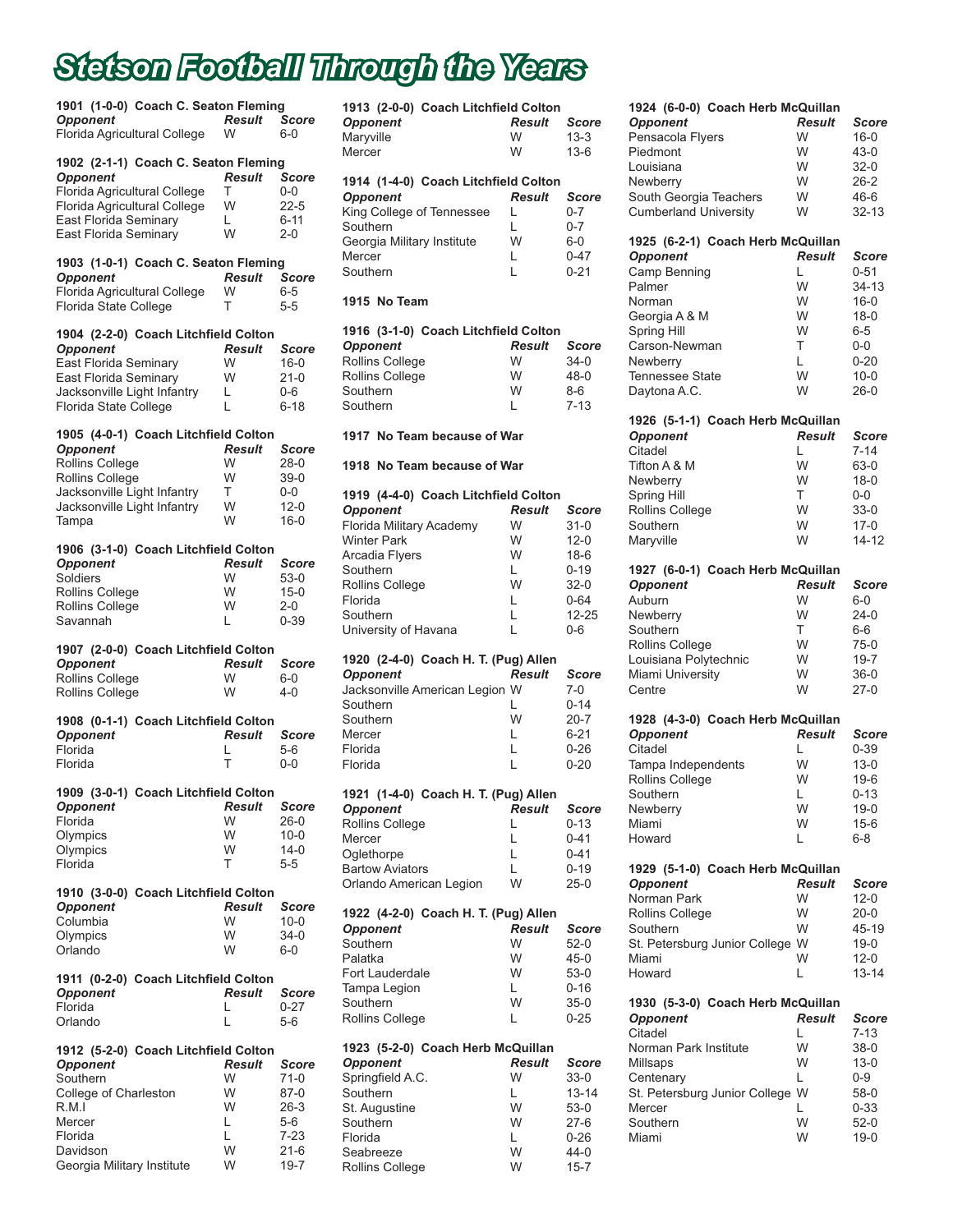| 1931 (3-5-0) Coach Herb McQuillan<br><b>Opponent</b><br>Mercer<br><b>Birmingham Southern</b><br>Centenary<br>Citadel<br>Erskine<br>Millsaps<br>Southern<br>South Georgia College               | <b>Result</b><br>L<br>L<br>L<br>L<br>W<br>Г<br>W<br>W            | Score<br>$7-28$<br>$0 - 19$<br>$0 - 27$<br>$0 - 6$<br>$19 - 7$<br>$7 - 19$<br>$20 - 0$<br>$27-0$              |
|------------------------------------------------------------------------------------------------------------------------------------------------------------------------------------------------|------------------------------------------------------------------|---------------------------------------------------------------------------------------------------------------|
| 1932 (3-1-1) Coach Herb McQuillan<br><b>Opponent</b><br>Middle Georgia<br>Georgia State<br>Oglethorpe<br>Parris Island<br>Lakeland                                                             | <b>Result</b><br>T<br>L<br>W<br>W<br>W                           | Score<br>$0-0$<br>$6 - 34$<br>$13 - 0$<br>$13 - 7$<br>$7-0$                                                   |
| 1933 (4-1-1) Coach Herb McQuillan<br><b>Opponent</b><br>Middle Georgia<br>Oglethorpe<br>Bowden<br>Southern<br>Tampa<br>Miami                                                                   | <b>Result</b><br>W<br>W<br>W<br>W<br>L<br>T                      | Score<br>$7 - 6$<br>66-13<br>$26-0$<br>$73-0$<br>$0 - 8$<br>$0-0$                                             |
| 1934 (1-4-1) Coach Herb McQuillan<br><b>Opponent</b><br>Georgia University<br>Murray State<br>Mercer<br>Miami<br>Tampa<br>Florida                                                              | <b>Result</b><br>L<br>L<br>L<br>T<br>W<br>L                      | Score<br>$0 - 48$<br>$0 - 19$<br>$0 - 6$<br>6-6<br>$21 - 7$<br>$0 - 14$                                       |
| 1935 (8-2-0) Coach Brady Cowell<br><b>Opponent</b><br>Florida<br>Oglethorpe<br>Howard<br>Miami<br>Erskine<br>Tampa<br>Murray<br>Georgia State<br>Rollins<br>College<br><b>Florida Southern</b> | <b>Result</b><br>L<br>W<br>L.<br>W<br>W<br>W<br>W<br>W<br>W<br>W | Score<br>$0 - 34$<br>$7-6$<br>$0 - 32$<br>$13 - 12$<br>19-13<br>$9 - 7$<br>$6-0$<br>9-6<br>$21 - 14$<br>19-10 |
| 1936 (2-5-1) Coach Brady Cowell<br><b>Opponent</b><br>Georgia State<br>Florida<br>Tampa<br>Erskine<br>Miami<br>Union<br>Oglethorpe<br>Rollins<br>College                                       | Result<br>W<br>L<br>L<br>L<br>Г<br>Τ<br>W<br>L                   | Score<br>$12 - 0$<br>$0 - 32$<br>$0 - 6$<br>$6 - 12$<br>$6 - 20$<br>$7 - 7$<br>$13 - 7$<br>$0 - 13$           |
| 1937 (5-4-0) Coach Brady Cowell<br><b>Opponent</b><br>Florida<br>South Georgia Teachers<br>Tampa<br>Erskine<br>Miami<br>Lenior Rhyne<br>Oglethorpe<br>Mississippi College                      | <b>Result</b><br>L<br>W<br>W<br>L<br>L<br>W<br>L.<br>W           | Score<br>$0 - 13$<br>$24-0$<br>18-12<br>$13 - 14$<br>13-25<br>20-6<br>$0 - 10$<br>$14-6$                      |

Rollins College W 15-12

| 1938 (6-2-1) Coach Brady Cowell |               |              |
|---------------------------------|---------------|--------------|
| <b>Opponent</b>                 | <b>Result</b> | Score        |
| Florida                         | W             | 16-14        |
| Rollins<br>College              | L.            | $0 - 18$     |
| South Georgia Teachers          | W             | $28-0$       |
| Wofford                         | W             |              |
|                                 |               | $7-6$        |
| <b>Erskine</b>                  | W             | $33 - 14$    |
| Tampa                           | W             | $42 - 0$     |
| Oglethorpe                      | W             | $13 - 7$     |
| Presbyterian                    | L.            | $6 - 7$      |
|                                 |               |              |
| <b>Rollins</b><br>College       | T             | $6-6$        |
|                                 |               |              |
| 1939 (3-5-2) Coach Brady Cowell |               |              |
| <b>Opponent</b>                 | Result        | <b>Score</b> |
| Florida                         | L             | $0 - 21$     |
|                                 | W             |              |
| South Georgia                   |               | $19-0$       |
| Rollins<br>College              | L             | 7-27         |
| Presbyterian                    | T             | $12 - 12$    |
| <b>Erskine</b>                  | W             | $14 - 7$     |
| Tampa                           | T             | $0-0$        |
|                                 |               |              |
| Newberry                        | Г             | $0 - 20$     |
| Oglethorpe                      | Г             | 13-20        |
| Wofford                         | W             | $14 - 7$     |
| Rollins<br>College              | L             | 17-27        |
|                                 |               |              |
|                                 |               |              |
| 1940 (2-5-1) Coach Brady Cowell |               |              |
| <b>Opponent</b>                 | <b>Result</b> | Score        |
| Tampa                           | L             | $0-6$        |
| Miami                           | Г             | $0 - 10$     |
|                                 |               |              |
| Rollins<br>College              | L             | 12-25        |
| Erskine                         | W             | 19-13        |
| Tampa                           | W             | 19-13        |
| Wofford                         | T             | $7 - 7$      |
| Presbyterian                    | Г             | $0 - 6$      |
|                                 |               |              |
| Rollins<br>College              | L             | $0 - 34$     |
|                                 |               |              |
|                                 |               |              |
| 1941 No Team because of War     |               |              |
|                                 |               |              |
|                                 |               |              |
| 1942 No Team because of War     |               |              |
|                                 |               |              |
| 1943 No Team because of War     |               |              |
|                                 |               |              |
| 1944 No Team because of War     |               |              |
|                                 |               |              |
|                                 |               |              |
| 1945 No Team because of War     |               |              |
|                                 |               |              |
| 1946 (3-4-0) Coach Brady Cowell |               |              |
| <b>Opponent</b>                 | Result        | Score        |
|                                 | W             |              |
| <b>Troy Teachers</b>            |               | $15 - 12$    |
| Rollins<br>College              | L             | $0 - 20$     |
| Presbyterian                    | L             | $0 - 25$     |
| Mississippi College             | L             | $0 - 13$     |
| Erskine                         | W             | $26-0$       |
|                                 | L.            |              |
| Rollins College                 |               | $0 - 19$     |
| Tampa                           | W             | $20 - 0$     |
|                                 |               |              |
| 1947 (2-6-1) Coach Brady Cowell |               |              |
| <b>Opponent</b>                 |               |              |
| Result<br><b>Score</b>          |               |              |
|                                 |               |              |
| Florida State University        | W             | 14-0         |
| Southwestern of Memphis         | W             | 27-0         |
| Milligan                        | L             | 13-20        |
| Jacksonville NAS                | L             | $0 - 23$     |
|                                 | L             | $6 - 14$     |
| Millsaps                        |               |              |
| Rollins<br>College              | L             | $6 - 27$     |
| <b>Erskine</b>                  | L             | $0 - 27$     |
| Mississippi College             | T             | 6-6          |
| Presbyterian                    | L             | $0 - 7$      |
|                                 |               |              |
|                                 |               |              |
|                                 |               |              |
|                                 |               |              |

| 1948 (2-7-0) Coach Brady Cowell                     |               |                   |
|-----------------------------------------------------|---------------|-------------------|
| <b>Opponent</b>                                     | <b>Result</b> | <b>Score</b>      |
| Mississippi College                                 | L             | 0-14              |
| Southwestern of Memphis                             | W             | 18-0              |
| Milligan                                            | L             | 6-12              |
| Tampa                                               | Г             | 13-24             |
| <b>Florida State University</b>                     | L             | $7 - 18$          |
| Erskine                                             | Г             | $0 - 14$          |
| Presbyterian                                        | Г             | $7 - 19$          |
| Millsaps                                            | W             | $12-6$            |
| Rollins<br>College                                  | Г             | $0 - 22$          |
|                                                     |               |                   |
| 1949 (4-5-2) Coach Bob Trocolor                     |               |                   |
| <b>Opponent</b>                                     | <b>Result</b> | <b>Score</b>      |
| Saufley Field                                       | W             | 60-0              |
| Millsaps                                            | W             | $16-6$            |
| Troy                                                | L             | 0-10              |
| Milligan                                            | T             | $13 - 13$         |
| Tampa                                               | W             | 40-14             |
| <b>Florida State University</b>                     | L             | 14-33             |
| Erskine                                             | W             | 24-13             |
|                                                     | L             | $12 - 14$         |
| Presbyterian<br>Mississippi                         | L             | 13-33             |
|                                                     | L             |                   |
| Rollins<br>College                                  |               | 14-19             |
| 1950 (8-2-0) Coach Joe McMullen                     |               |                   |
| Opponent                                            | <b>Result</b> | <b>Score</b>      |
| <b>Troy State</b>                                   | W             | 34-12             |
| Wofford                                             | W             | 23-20             |
| Jacksonville N.A.S.                                 | W             | $55-0$            |
| Milligan                                            | W             | 42-0              |
| Tampa                                               | Г             | 20-27             |
| Livingston State                                    | W             | 28-26             |
| Erskine                                             | W             | 43-7              |
| <b>Florida State University</b>                     | L.            | $7 - 27$          |
| Newberry College                                    | W             | $7-0$             |
| Western Kentucky                                    | W             | 41-14             |
|                                                     |               |                   |
|                                                     |               |                   |
|                                                     |               |                   |
| 1951 (8-1-2) Coach Joe McMullen                     | <b>Result</b> | Score             |
| <b>Opponent</b><br>Patrick Field                    | W             | $70-0$            |
| Jacksonville N.A.S.                                 | W             | 42-0              |
| Furman                                              | W             | $21 - 20$         |
| Tampa                                               | T             | $14 - 14$         |
|                                                     | L             | $10 - 13$         |
| Florida State University<br>Erskine                 | W             | $54-0$            |
| Richmond                                            | W             | 19-14             |
| Wofford                                             | т             | 7-7               |
| Livingston State                                    | W             | 42-20             |
| Eastern Kentucky                                    | W             | 26-14             |
| Arkansas St. (Tangerine Bowl)                       | W             | 35-20             |
|                                                     |               |                   |
| 1952 (3-4-3) Coach Jay Pattee                       |               |                   |
| <b>Opponent</b>                                     | <b>Result</b> | Score             |
| Florida                                             | L             | 6-33              |
| NE Louisiana                                        | W             | 40-20             |
| Furman                                              | W             | 25-14             |
| Tampa                                               | Τ             | 6-6               |
| Parris Island                                       | L             | 13-54             |
| Florida State University                            | Τ             | $6-6$             |
| E. Carolina                                         | T             | 19-19             |
| University of Miami                                 | L             | $0 - 35$          |
| <b>Troy State</b>                                   | W             | 32-14             |
| Mississippi                                         | L             | 0-49              |
|                                                     |               |                   |
| 1953 (3-6-0) Coach Jay Pattee                       |               |                   |
| <b>Opponent</b>                                     | <b>Result</b> | Score             |
| Auburn                                              | L             | 0-47              |
| Western Kentucky                                    | W             | 18-7              |
| Florida                                             | L             | 0-45              |
| Tampa                                               | W             | 14-7              |
| Wofford                                             | L             | 0-26              |
| Morehead State                                      | W             | 41-0              |
| Eastern Carolina                                    | L             | 6-40              |
| <b>Florida State University</b><br>Eastern Kentucky | Г<br>L        | $6 - 13$<br>26-30 |